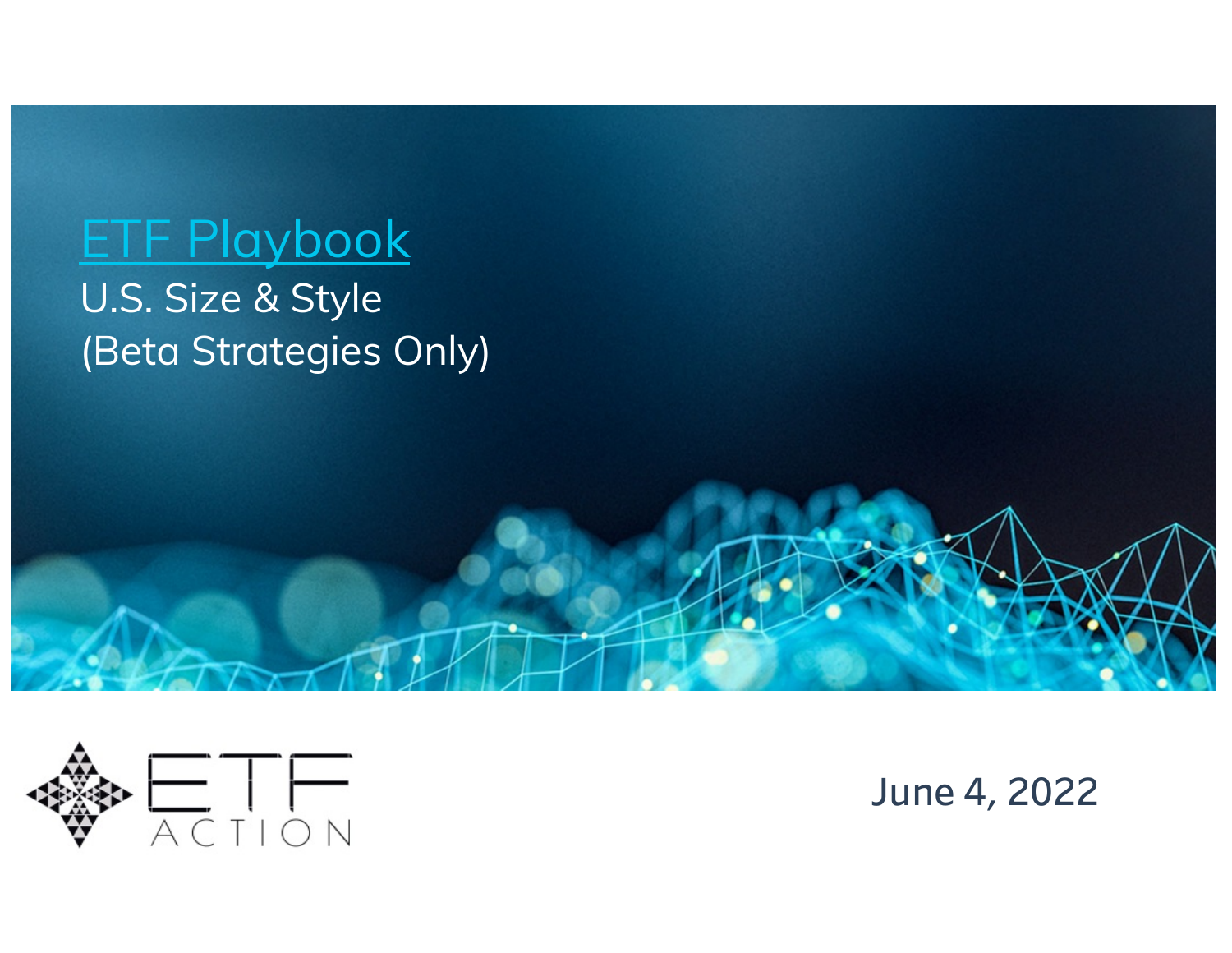## Annual AUM Growth



\*Size & Style landscape data is represented by Sub-asset class Equity <sup>&</sup>gt; Size & Style composite ETFs <sup>&</sup>gt; U.S. market <sup>&</sup>gt; Large, Mid, & Small Cap reach> Beta, Beta: Value, Beta: Growth strategies according to the ETF Action Classification System. Excludes inverse funds. \*\*Flows delayed one day.

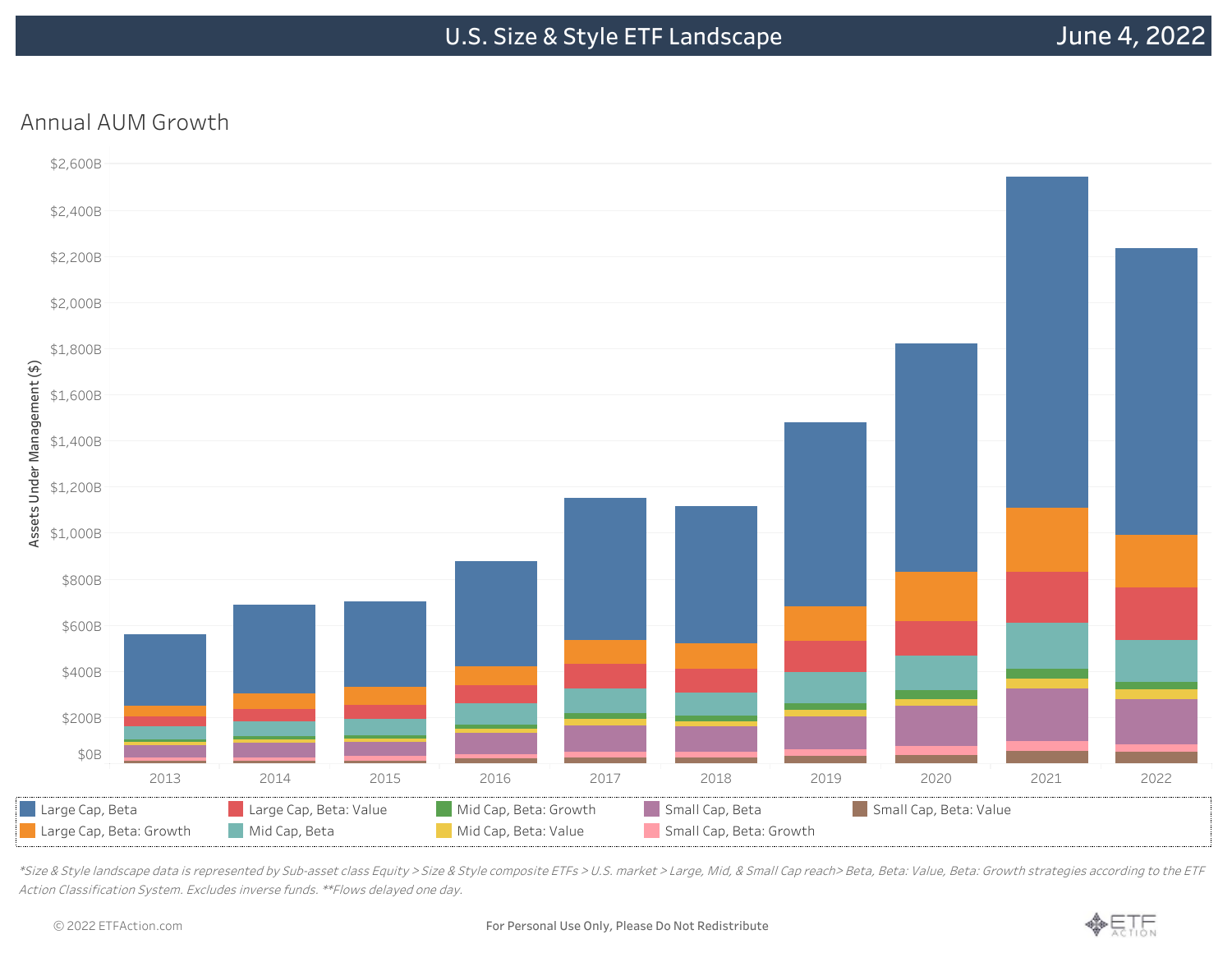**U.S. Size & Style ETF Landscape**

#### U.S. Size & Syle AUM Makeup



#### Landscape Assets & Flows

|                         | Funds | AUM          | 1 Week     | 3 Month    | 6 Month    | 1 Year     |
|-------------------------|-------|--------------|------------|------------|------------|------------|
| Large Cap, Beta         | 25    | \$1,244,794M | (\$1,246M) | \$5,234M   | \$35,028M  | \$128,901M |
| Large Cap, Beta: Growth | 10    | \$228,410M   | \$561M     | \$7,389M   | \$7,537M   | \$18,868M  |
| Large Cap, Beta: Value  | 11    | \$225,930M   | \$160M     | \$4,642M   | \$18,243M  | \$26,080M  |
| Mid Cap, Beta           | 10    | \$181,765M   | \$925M     | \$3,582M   | \$6,899M   | \$11,841M  |
| Mid Cap, Beta: Growth   | 6     | \$32,635M    | \$128M     | \$325M     | (\$640M)   | \$421M     |
| Mid Cap, Beta: Value    | 6     | \$41,589M    | \$100M     | (\$468M)   | \$440M     | \$88M      |
| Small Cap, Beta         | 13    | \$196,071M   | \$124M     | (\$3,758M) | (\$1,874M) | \$7,638M   |
| Small Cap, Beta: Growth | 7     | \$31,603M    | \$100M     | \$608M     | \$1,175M   | \$1,686M   |
| Small Cap, Beta: Value  | 7     | \$53,239M    | \$139M     | (\$2,731M) | (\$1,677M) | (\$2,036M) |

### Monthly Flows



\*Size & Style landscape data is represented by Sub-asset class Equity <sup>&</sup>gt; Size & Style composite ETFs <sup>&</sup>gt; U.S. market <sup>&</sup>gt; Large, Mid, & Small Cap reach> Beta, Beta: Value, Beta: Growth strategies according to the ETF Action Classification System. Excludes inverse funds. \*\*Flows delayed one day.

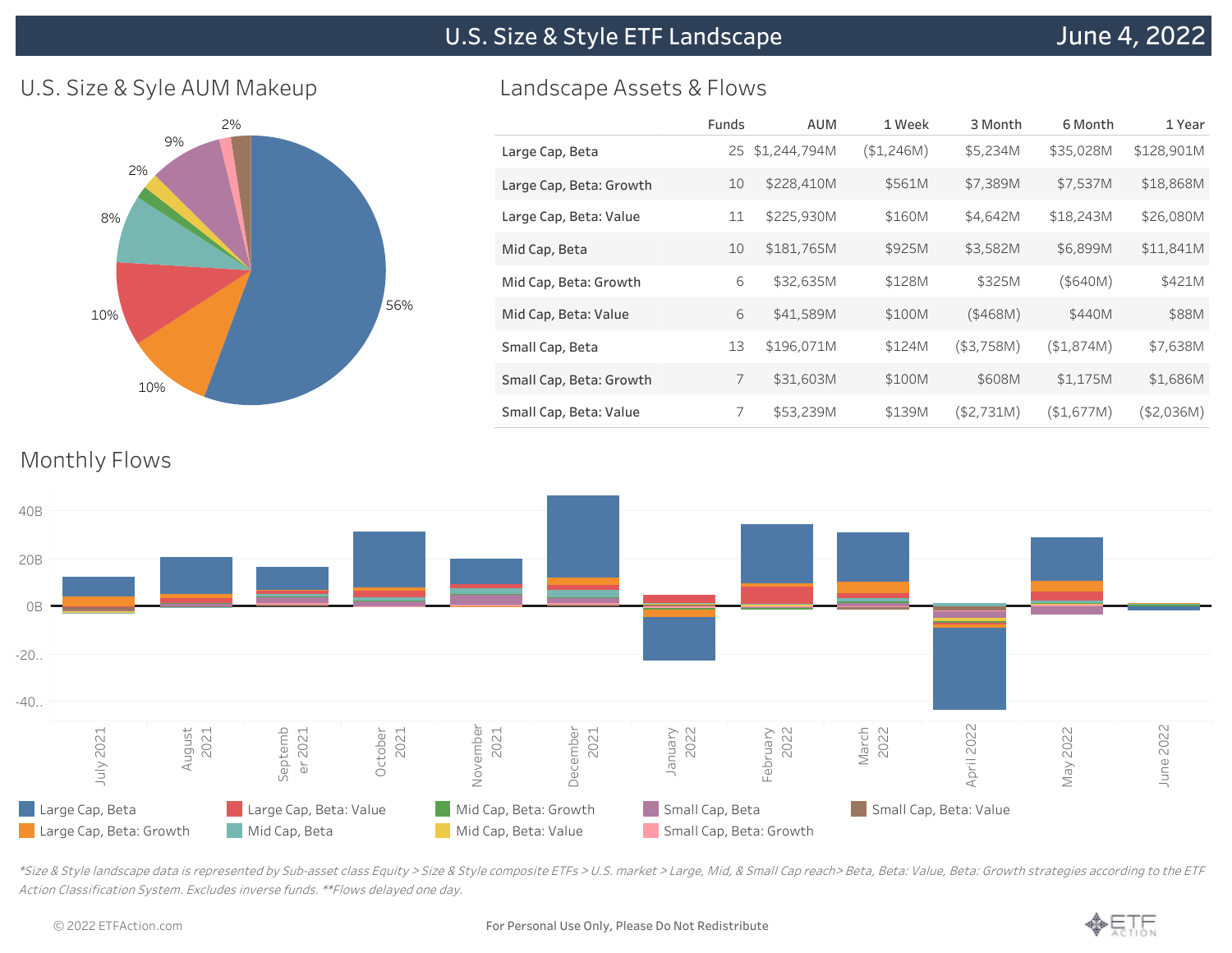#### Flows by Time Frames Bar Chart



#### Weekly Flows Leaders

#### Weekly Flows Laggards

|                |                                | AUM        | 1 Week   |             |                                               | AUM        | 1 Week     |
|----------------|--------------------------------|------------|----------|-------------|-----------------------------------------------|------------|------------|
| <b>IVV</b>     | iShares Core S&P 500 ETF       | \$295,352M | \$1,907M | <b>SPY</b>  | SPDR S&P 500 ETF Trust                        | \$370,428M | (\$3,227M) |
| VOO            | Vanguard S&P 500 ETF           | \$255,602M | \$1,344M | QQQ         | Invesco QQQ Trust                             | \$162,487M | (\$1,914M) |
| V <sub>O</sub> | Vanguard Mid-Cap ETF           | \$50,526M  | \$536M   | <b>VONV</b> | Vanguard Russell 1000 Value ETF               | \$7,113M   | (\$550M)   |
| <b>VTV</b>     | Vanguard Value ETF             | \$101,285M | \$444M   | <b>IVW</b>  | iShares S&P 500 Growth ETF                    | \$29,888M  | (\$128M)   |
| <b>VUG</b>     | Vanguard Growth ETF            | \$70,363M  | \$364M   | <b>VTWO</b> | Vanguard Russell 2000 ETF                     | \$5,694M   | (\$76M)    |
| SPLG           | SPDR Portfolio S&P 500 ETF     | \$13,354M  | \$356M   | <b>MDYV</b> | SPDR S&P 400 Mid Cap Value ETF                | \$1,582M   | (\$50M)    |
| <b>IJR</b>     | iShares Core S&P Small Cap ETF | \$64,624M  | \$172M   | <b>IWM</b>  | iShares Russell 2000 ETF                      | \$53,828M  | (\$24M)    |
| <b>MDY</b>     | SPDR S&P Midcap 400 ETF Trust  | \$18,413M  | \$165M   | BBMC        | JPMorgan BetaBuilders U.S. Mid Cap Equity ETF | \$1,512M   | (\$23M)    |
| <b>IJH</b>     | iShares Core S&P Mid-Cap ETF   | \$61,046M  | \$164M   | MGC         | Vanguard Mega Cap ETF                         | \$3,760M   | ( \$18M)   |
| QQQM           | Invesco NASDAQ 100 ETF         | \$3,945M   | \$157M   | <b>IMCB</b> | iShares Morningstar Mid-Cap ETF               | \$785M     | (\$12M)    |
|                |                                |            |          |             |                                               |            |            |

\*Size & Style landscape data is represented by Sub-asset class Equity <sup>&</sup>gt; Size & Style composite ETFs <sup>&</sup>gt; U.S. market <sup>&</sup>gt; Large, Mid, & Small Cap reach> Beta, Beta: Value, Beta: Growth strategies according to the ETF Action Classification System. Excludes inverse funds. \*\*Flows delayed one day.

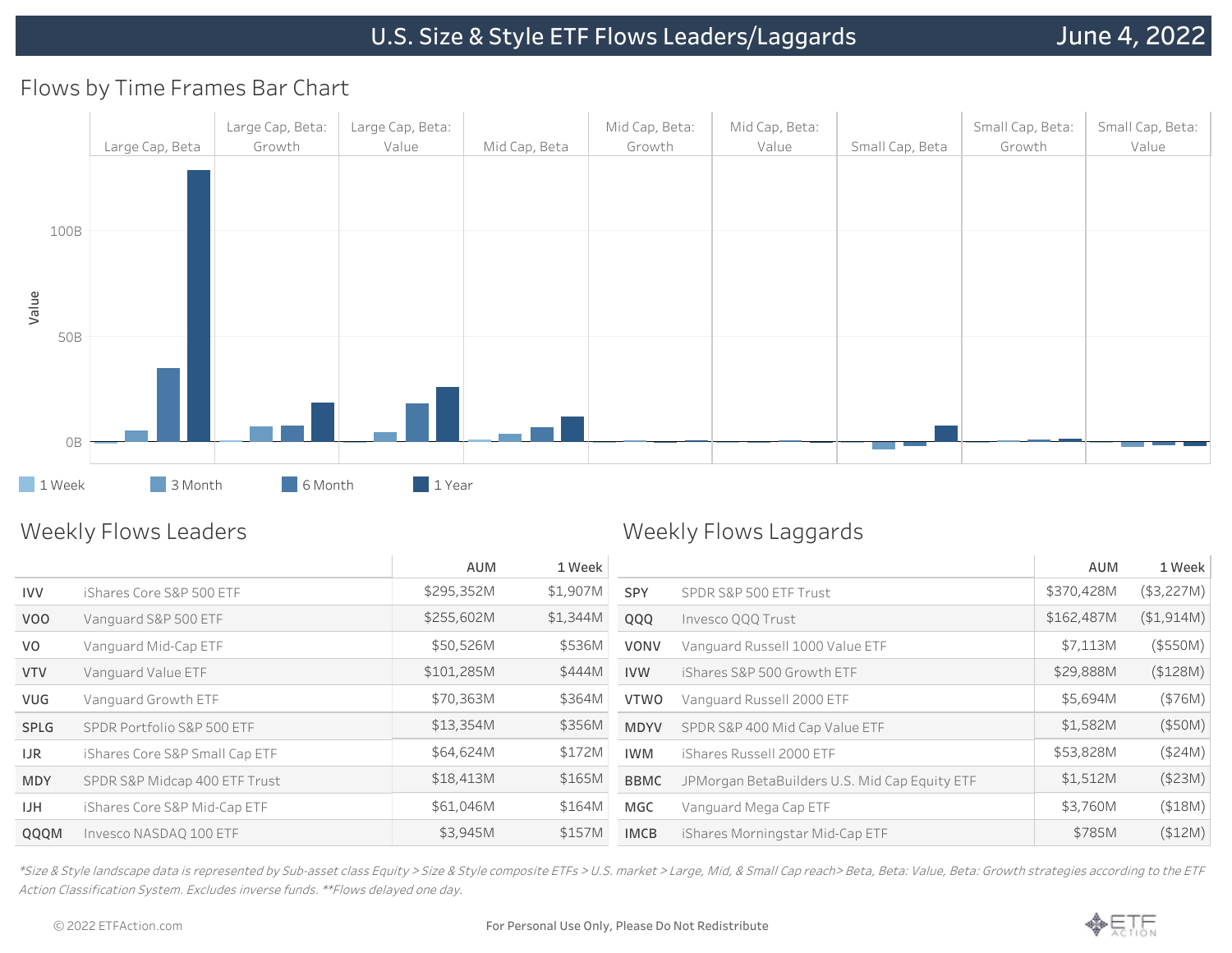# **U.S. Size & Style ETF Performance Dynamics**

# Monthly Performance

| <b>July 2021</b> | August 2021             | September<br>2021                       | October 2021 | November<br>2021                              | December<br>2021 | January 2022    | February<br>2022        | <b>March 2022</b> | April 2022             | May 2022 | <b>MTD</b> |
|------------------|-------------------------|-----------------------------------------|--------------|-----------------------------------------------|------------------|-----------------|-------------------------|-------------------|------------------------|----------|------------|
| 3.51%            | 3.90%                   | $-1.77%$                                | 8.75%        | 0.89%                                         | 6.43%            | $-1.97%$        | 1.98%                   | 4.30%             | $-5.31%$               | 2.20%    | 1.01%      |
| 1.99%            | 3.12%                   | $-2.77%$                                | 7.70%        | $-0.63%$                                      | 6.12%            | $-3.56%$        | 1.13%                   | 3.48%             | $-6.01%$               | 2.14%    | 0.79%      |
| 1.28%            | 2.50%                   | $-3.53%$                                | 7.01%        | $-2.52%$                                      | 4.34%            | $-4.76%$        | 0.49%                   | 3.12%             | $-6.80%$               | 2.06%    | 0.77%      |
| 0.94%            | 2.37%                   | $-3.59%$                                | 6.09%        | $-2.93%$                                      | 4.27%            | $-6.34%$        | 0.32%                   | 2.79%             | $-7.54%$               | 1.13%    | 0.60%      |
| 0.37%            | 2.28%                   | $-3.70%$                                | 5.18%        | $-2.94%$                                      | 3.48%            | $-7.34%$        | 0.28%                   | 1.82%             | $-8.68%$               | 0.34%    | 0.13%      |
| $-0.01%$         | 2.18%                   | $-3.93%$                                | 4.65%        | $-3.21%$                                      | 3.41%            | $-8.28%$        | $-0.17%$                | 1.20%             | $-9.29%$               | $-0.12%$ | $-0.41%$   |
| $-1.78%$         | 2.12%                   | $-4.52%$                                | 4.60%        | $-3.46%$                                      | 2.72%            | $-8.67%$        | $-1.36%$                | 1.00%             | $-9.44%$               | $-0.66%$ | $-0.44%$   |
| $-2.75%$         | 2.07%                   | $-4.78%$                                | 4.18%        | $-3.65%$                                      | 2.63%            | $-11.43%$       | $-2.85%$                | 0.92%             | $-10.73%$              | $-1.85%$ | $-0.51%$   |
| $-3.62%$         | 1.89%                   | $-5.63%$                                | 3.45%        | $-3.95%$                                      | 2.02%            | $-11.84%$       | $-4.42%$                | 0.62%             | $-12.73%$              | $-2.13%$ | $-0.59%$   |
| Large Cap, Beta  | Large Cap, Beta: Growth | Large Cap, Beta: Value<br>Mid Cap, Beta |              | Mid Cap, Beta: Growth<br>Mid Cap, Beta: Value |                  | Small Cap, Beta | Small Cap, Beta: Growth |                   | Small Cap, Beta: Value |          |            |

#### Performance

|                         | 1 Month   | 3 Month    | <b>YTD</b> | 1 Year     |                         |        |                 |                      |                                               |                        |                 |      |
|-------------------------|-----------|------------|------------|------------|-------------------------|--------|-----------------|----------------------|-----------------------------------------------|------------------------|-----------------|------|
| Large Cap, Beta         | $-1.83%$  | $-6.43%$   | $-15.67%$  | $-3.61%$   | $-2%$                   |        |                 |                      |                                               |                        |                 |      |
| Large Cap, Beta: Growth | $-3.86%$  | $-10.17\%$ | $-22.56%$  | $-5.65%$   |                         |        |                 | Mid Cap, Beta: Value |                                               | Large Cap, Beta: Value |                 |      |
| Large Cap, Beta: Value  | 0.59%     | $-1.51%$   | $-4.20%$   | 1.50%      | $-4%$<br>$\overline{m}$ |        |                 |                      |                                               |                        |                 |      |
| Mid Cap, Beta           | $-1.02\%$ | $-5.04\%$  | $-12.12\%$ | $-6.46%$   | $-6%$                   |        | Small Cap, Beta |                      |                                               |                        |                 |      |
| Mid Cap, Beta: Growth   | $-2.45%$  | $-8.47%$   | $-19.82%$  | $-11.35%$  | $\frac{1}{2}$           |        |                 |                      |                                               |                        | Large Cap, Beta |      |
| Mid Cap, Beta: Value    | 0.27%     | $-2.05%$   | $-4.79%$   | $-1.04\%$  | $-8%$                   |        |                 |                      | Mid Cap, Beta: Growth Large Cap, Beta: Growth |                        |                 |      |
| Small Cap, Beta         | $-0.24%$  | $-5.92%$   | $-13.13%$  | $-12.32%$  | $-10%$                  |        |                 |                      |                                               |                        |                 |      |
| Small Cap, Beta: Growth | $-1.46%$  | $-8.83%$   | $-20.25%$  | $-17.37\%$ |                         | (\$4B) | (\$2B)          | \$0B                 | \$2B                                          | \$4B                   | \$6B            | \$8B |
| Small Cap, Beta: Value  | 1.00%     | $-3.35%$   | $-5.83%$   | -6.79%     |                         |        |                 |                      | 3 Month Net Flows                             |                        |                 |      |

3 Month Total Return vs Net Flows

\*Size & Style performance calculated as averages. Landscape data is represented by Sub-asset class Equity <sup>&</sup>gt; Size & Style composite ETFs <sup>&</sup>gt; U.S. market <sup>&</sup>gt; Large, Mid, & Small Cap reach> Beta, Beta: Value, Beta: Growth strategies according to the ETF Action Classification System. Excludes leverage & inverse funds. \*\*Flows delayed one day.

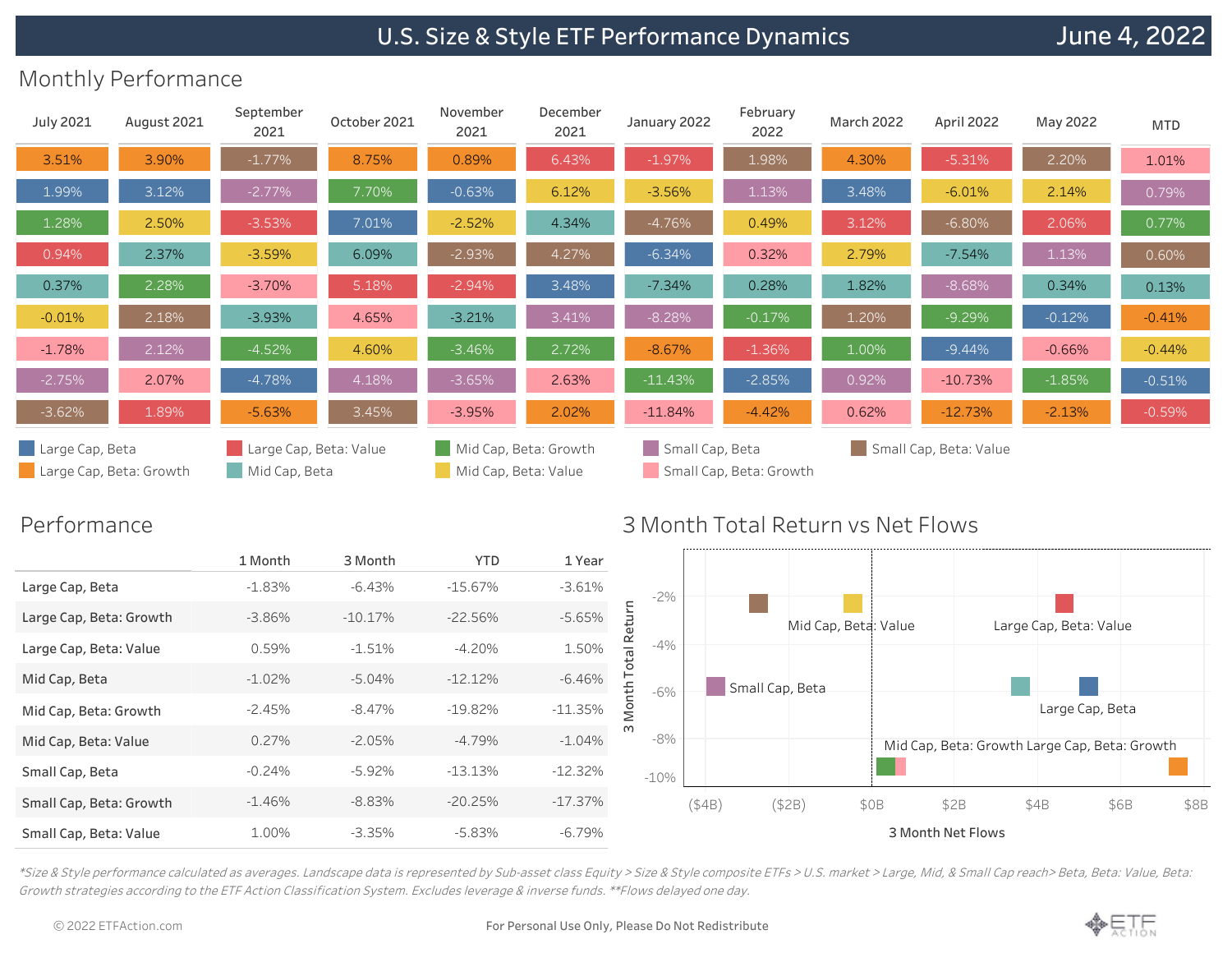

# One Month Performance Ranges - Box & Whisker Plot

## One Month Performance Leaders

# One Month Performance Laggards

|             |                                         | 1 Month<br>Return | <b>YTD Return</b> |            |                                    | 1 Mo      | YTD        |
|-------------|-----------------------------------------|-------------------|-------------------|------------|------------------------------------|-----------|------------|
| VIOV        | Vanguard S&P Small-Cap 600 Value ETF    | 1.37%             | $-5.27\%$         | SCHG       | Schwab U.S. Large-Cap Growth ETF   | $-4.41%$  | $-23.18%$  |
| <b>SLYV</b> | SPDR S&P 600 Small Cap Value ETF        | 1.27%             | $-5.08%$          | MGK        | Vanguard Mega Cap Growth ETF       | $-4.24%$  | $-23.90\%$ |
| IJS         | iShares S&P Small-Cap 600 Value ETF     | 1.23%             | $-5.40%$          | <b>IWP</b> | iShares Russell Mid-Cap Growth ETF | $-4.11%$  | $-24.88\%$ |
| <b>VTWV</b> | Vanguard Russell 2000 Value ETF         | 1.09%             | $-7.38\%$         | <b>VUG</b> | Vanguard Growth ETF                | $-4.10%$  | $-24.12%$  |
| <b>FLDZ</b> | RiverNorth Patriot ETF                  | 1.01%             |                   | QQQM       | Invesco NASDAQ 100 ETF             | $-4.06\%$ | $-22.91%$  |
| <b>IWN</b>  | iShares Russell 2000 Value ETF          | 1.00%             | $-7.56%$          | QQQ        | Invesco QQQ Trust                  | $-3.96%$  | $-22.94%$  |
| AVLV        | Avantis U.S. Large Cap Value ETF        | 0.96%             | $-2.89%$          | IWF        | iShares Russell 1000 Growth ETF    | $-3.95%$  | $-22.23%$  |
| VIOO        | Vanquard S&P Small-Cap 600 ETF          | 0.85%             | $-10.85%$         | ILCG       | iShares Morningstar Growth ETF     | $-3.88%$  | $-23.64%$  |
| <b>SLY</b>  | SPDR S&P 600 Small Cap ETF              | 0.84%             | $-10.79%$         | VONG       | Vanquard Russell 1000 Growth ETF   | $-3.87\%$ | $-22.12%$  |
| <b>ISCV</b> | iShares Morningstar Small Cap Value ETF | 0.82%             | $-4.63%$          | <b>IWY</b> | iShares Russell Top 200 Growth ETF | $-3.76%$  | $-21.69%$  |
|             |                                         |                   |                   |            |                                    |           |            |

\*Sector landscape data is represented by Sub-asset class Equity <sup>&</sup>gt; Sector composite ETFs <sup>&</sup>gt; U.S. market according to the ETF Action Classification System. Excludes leverage & inverse funds.

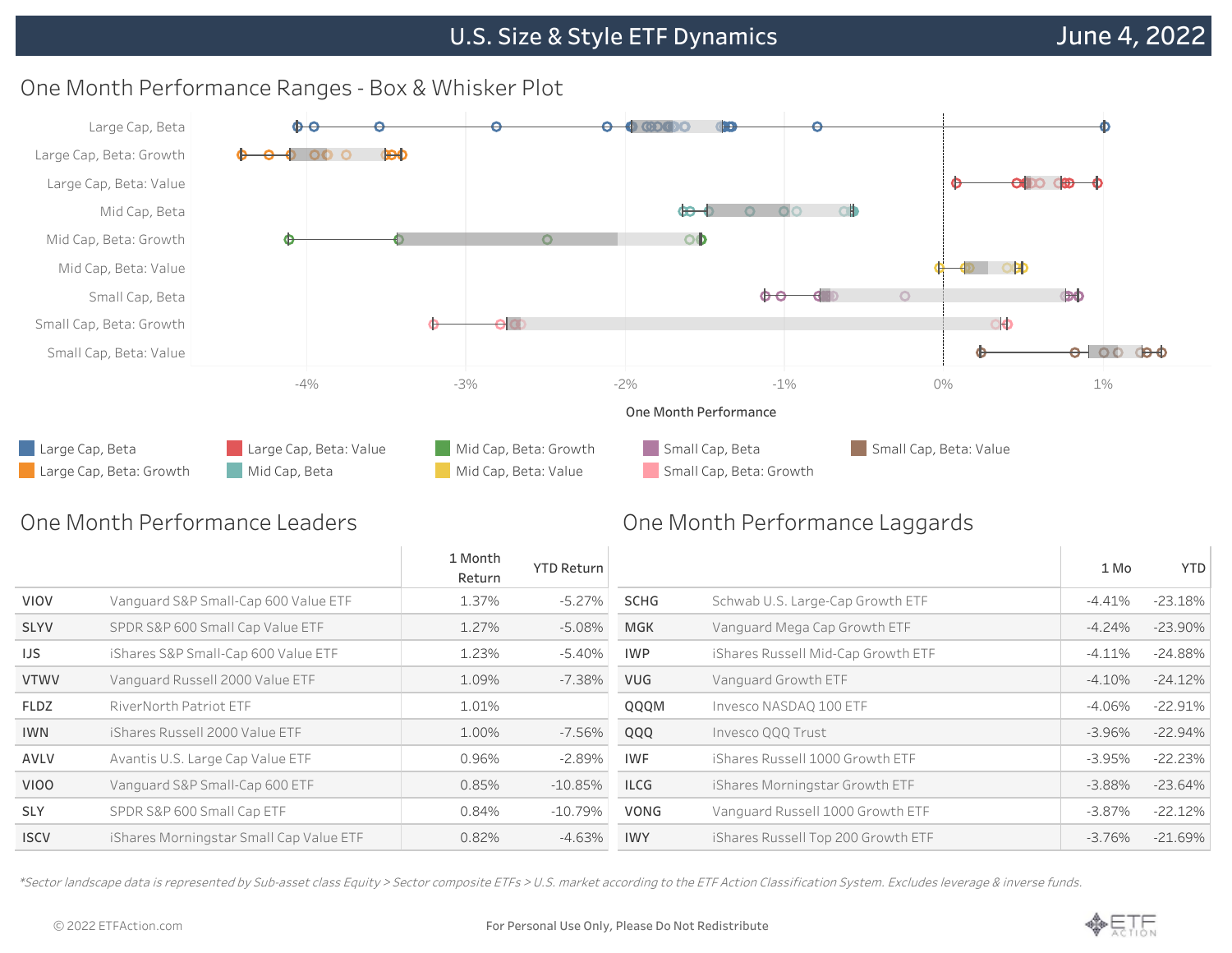# **U.S. Size & Style Price Charting**

# **June 4, 2022**



\*Sector ETFs chosen for illustrative purposes only. Sector price charts represented by the Select Sector SPDR ETFs.